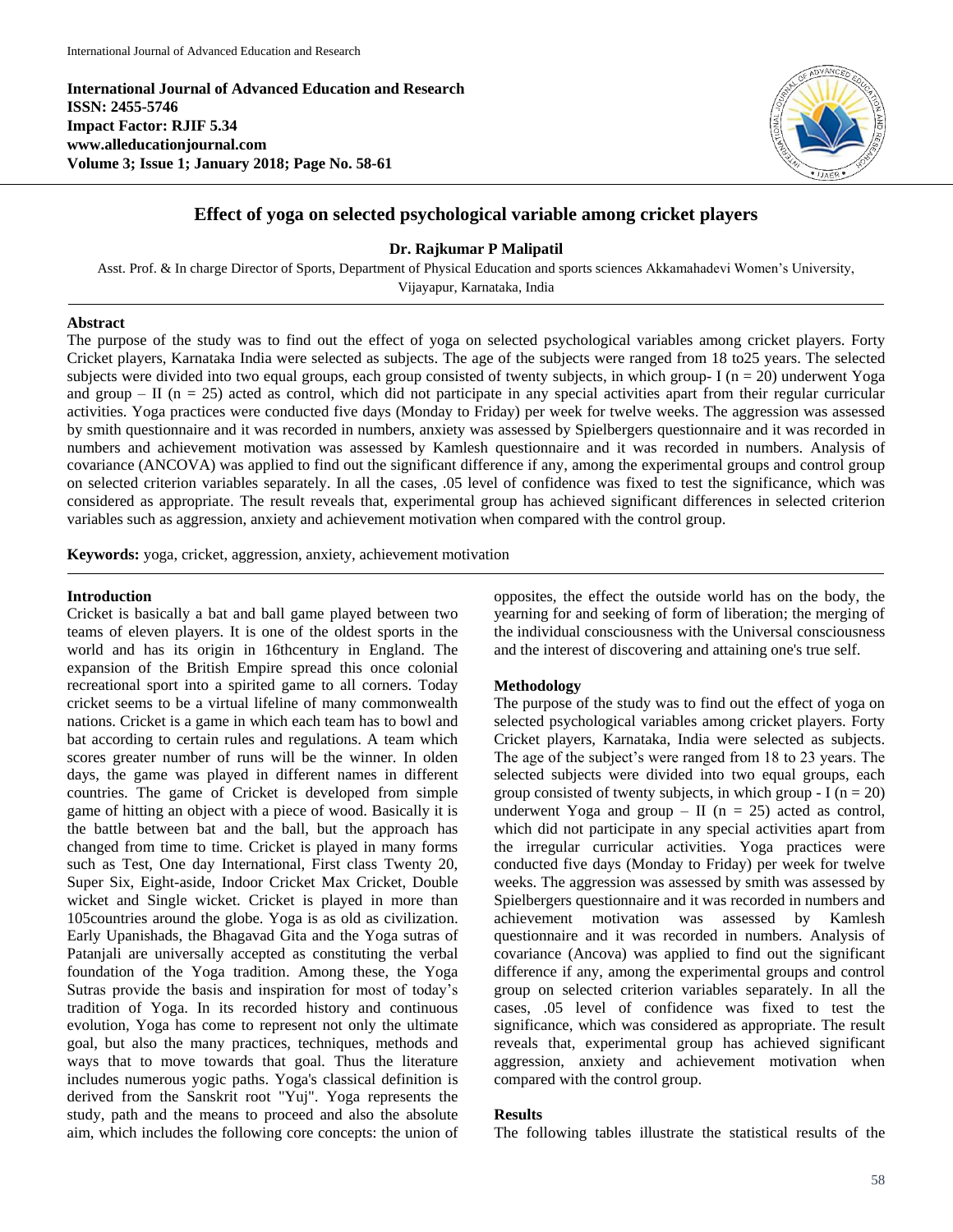effect of yoga on selected physical and psychological variable among cricket players.

|                                 | YG    | $_{\rm CG}$ | <b>Source of Variance</b> | Sum of squares | df | <b>Means Squares</b> | <b>F-ratio</b> |  |
|---------------------------------|-------|-------------|---------------------------|----------------|----|----------------------|----------------|--|
| Pre Test Means                  | 16.05 | 16.70       | ΒG                        | 4.22           |    | 4.22                 | 1.12           |  |
|                                 |       |             | WG                        | 143.15         | 38 | 3.76                 |                |  |
| Post Test Means                 | 8.25  | 16.55       | <b>BG</b>                 | 688.90         |    | 688.90               | 186.05*        |  |
|                                 |       |             | WG                        | 140.70         | 38 | 3.30                 |                |  |
| <b>Adjusted Post-Test Means</b> | 8.23  | 15.56       | ΒG                        | 673.51         |    | 673.51               | 177.42*        |  |
|                                 |       |             | WG                        | 140.45         | 37 | 3.79                 |                |  |

**Table 1:** Computation of analysis of covariance of yoga and control and groups on aggression

\* Significant at 0.05 level for df 1 &  $38 = 4.09$  and 1 &  $37 = 4.10$ .

An examination of table - 1 indicated that the pre test means of yoga and control groups were 16.05and 16.70 respectively. The obtained F-ratio for the pre test was 1.12 and the table Fratio was 4.09. Hence the pre-test mean F-ratio was insignificant at 0.05 level of confidence for the degree of freedom 1 and 38. This proved that there were no significant difference between the experimental and control groups indicating that the process of randomization of the groups was perfect while assigning the subjects to groups. The post-test means of the yoga and control groups were 8.25 and 16.55respectively. The obtained F-ratio for the post-test was186.05 and the table F-ratio was 4.09. Hence the post test mean F-ratio was significant at 0.05 level of confidence for the degree of freedom 1 and 38. This proved that the differences between the post test means of the subjects were significant. The adjusted post-test means of the yoga and control groups were 8.23 and 15.56 respectively. The obtained F-ratio for the adjusted post-test means was177.42 and the table F-ratio was 4.10. Hence the adjusted post-test mean Fratio was significant at 0.05 level of confidence for the degree of freedom 1 and 37. This proved that there was a significant difference among the means due to the experimental training on aggression.



**Fig I:** Pre post and adjusted post test differences of the, yoga and control and groups on aggression

|                                 | YG    | CG    | <b>Source of Variance</b> | <b>Sum of squares</b> | DF | <b>Means Squares</b> | <b>F-ratio</b> |  |
|---------------------------------|-------|-------|---------------------------|-----------------------|----|----------------------|----------------|--|
| Pre Test Means                  | 62.25 | 61.85 | ΒG                        | 1.60                  |    | 1.60                 |                |  |
|                                 |       |       | WG                        | 528.30                | 38 | 13.90                | 0.11           |  |
| Post Test Means                 | 42.35 | 62.10 | ΒG                        | 3900.02               |    | 3900.62              | 249.38         |  |
|                                 |       |       | WG                        | 594.45                | 38 | 15.64                |                |  |
| <b>Adjusted Post-Test Means</b> | 42.36 | 62.08 | ΒG                        | 3874.71               |    | 3874.71              | 242.95         |  |
|                                 |       |       | WG                        | 590.08                | 37 | 15.94                |                |  |

Significant at 0.05 level for df 1 &  $38 = 4.09$  and 1 &  $37 = 4.10$ .

An examination of table - 2 indicated that the pre test means of yoga and control groups were 62.25 and 61.85 respectively. The obtained F-ratio for the pretest was 0.11 and the table Fratio was 4.09. Hence the pre-test mean F-ratio was insignificant at 0.05 level of confidence for the degree of freedom 1 and 38. This proved that there were no significant difference between the experimental and control groups indicating that the process of randomization of the groups was perfect while assigning the subjects to groups. The post-test means of the yoga and control groups were 42.35 and 62.10 respectively. The obtained-ratio for the post-test was 249.38 and the table F-ratio was 4.09. Hence the post-test mean Fratio was significant at 0.05 level of confidence for the degree of freedom 1 and 38. This proved that the differences between the post test means of the subject's were significant. The adjusted post-test means of the yoga and control groups were 42.36 and 62.08 respectively. The obtained F-ratio for the adjusted post-test means was242.95 and the table F-ratio was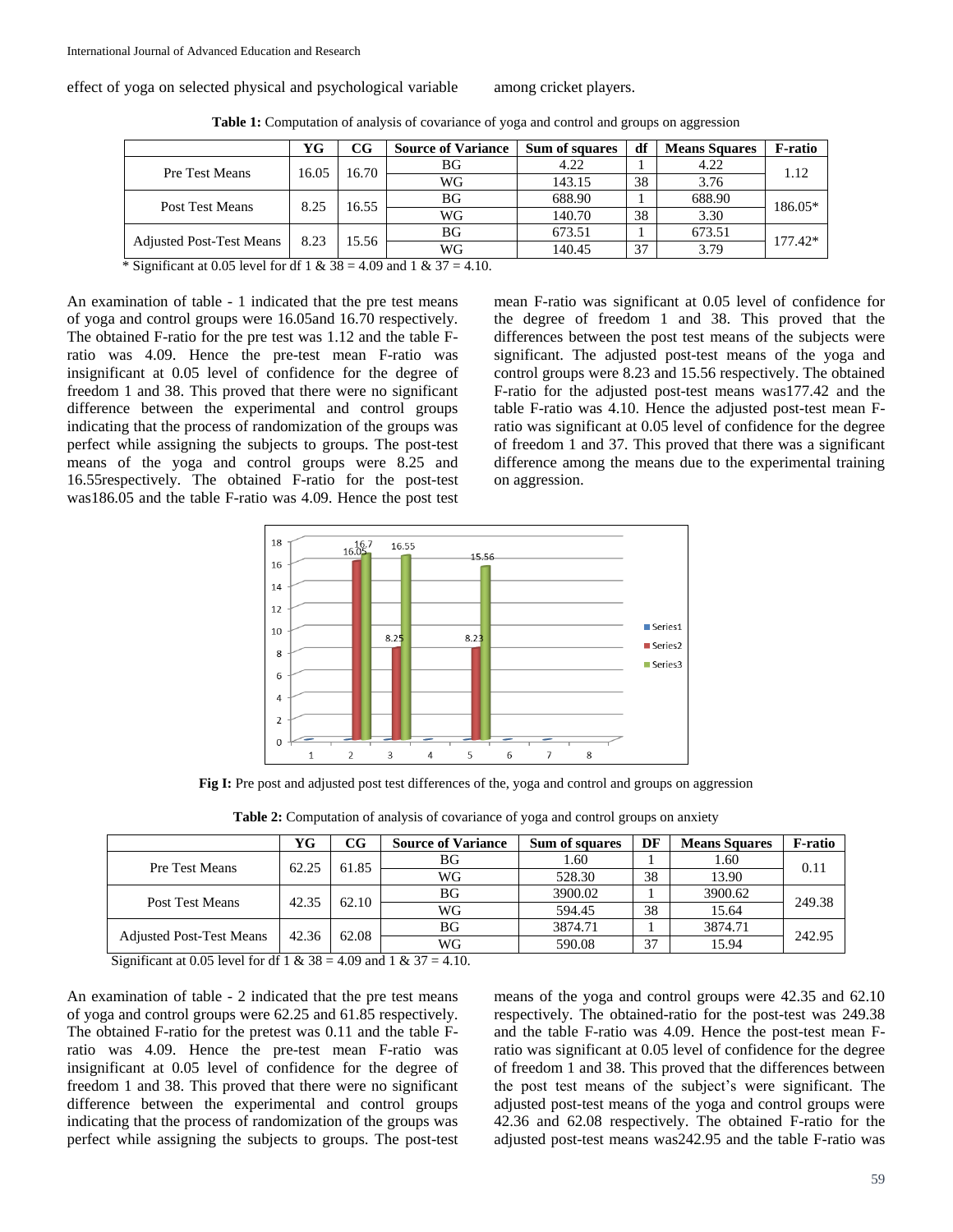4.10. Hence the adjusted post-test mean F-ratio was significant at 0.05 level of confidence for the degree of freedom 1 and 37. This proved that there was a significant

difference among the means due to the experimental training on anxiety.



**Fig 2:** Pre post and adjusted post test differences of the, yoga and control groups on anxiety.

| <b>Table 3:</b> Computation of analysis of covariance of yoga and control groups on achievement motivation |  |  |  |  |  |  |  |  |
|------------------------------------------------------------------------------------------------------------|--|--|--|--|--|--|--|--|
|------------------------------------------------------------------------------------------------------------|--|--|--|--|--|--|--|--|

|                                                                                                                                       | YG    | CG    | <b>Source of Variance</b> | Sum of squares | df | <b>Means Squares</b> | <b>F-ratio</b> |  |
|---------------------------------------------------------------------------------------------------------------------------------------|-------|-------|---------------------------|----------------|----|----------------------|----------------|--|
| Pre Test Means                                                                                                                        | 11.50 | 11.65 | ΒG                        | 0.22           |    | 0.22                 | 0.06           |  |
|                                                                                                                                       |       |       | WG                        | 133.55         | 38 | 3.51                 |                |  |
| Post Test Means                                                                                                                       | 14.25 | 11.90 | ΒG                        | 55.22          |    | 55.22                | 16.45          |  |
|                                                                                                                                       |       |       | WG                        | 127.55         | 38 | 3.55                 |                |  |
| <b>Adjusted Post-Test Means</b>                                                                                                       | 14.25 | 11.90 | ΒG                        | 55.12          |    | 55.12                | 15.99          |  |
|                                                                                                                                       |       |       | WG                        | 127.55         | 37 | 3.44                 |                |  |
| $\frac{1}{2}$ C :  : C :  t + 0.05 1  1 C = 1 C = 1 0.00 $\frac{1}{2}$ 0.00 $\frac{1}{2}$ 0.00 $\frac{1}{2}$ 1 0.07 $\frac{1}{2}$ 10. |       |       |                           |                |    |                      |                |  |

\* Significant at 0.05 level for df 1 &  $38 = 4.09$  and 1 &  $37 = 4.10$ .

An examination of table - 3 indicated that the pre test means of yoga and control groups were 11.50and 11.65 respectively. The obtained F-ratio for the pretest was 0.06 and the table Fratio was 4.09. Hence the pre-test mean F-ratio was insignificant at 0.05 level of confidence for the degree of freedom 1 and 38. This proved that there were no significant difference between the experimental and control groups indicating that the process of randomization of the groups was perfect while assigning the subjects to groups. The post-test means of the yoga and control groups were 14.25 and 11.90 respectively. The obtained F-ratio for the post-test was16.45 and the table F-ratio was 4.09. Hence the post-test mean F-

ratio was significant at 0.05 level of confidence for the degree of freedom 1 and 38. This proved that the differences between the post test means of the subjects were significant. The adjusted post-test means of the yoga and control groups were 14.25 and 11.90 respectively. The obtained F-ratio for the adjusted post-test means was15.99 and the table F-ratio was 4.10. Hence the adjusted post-test mean F-ratio was significant at 0.05 level of confidence for the degree of freedom 1 and 37. This proved that there was a significant difference among the means due to the experimental training on achievement motivation.



**Fig III:** Pre post and adjusted post test differences of the, yoga and control groups on achievement motivation